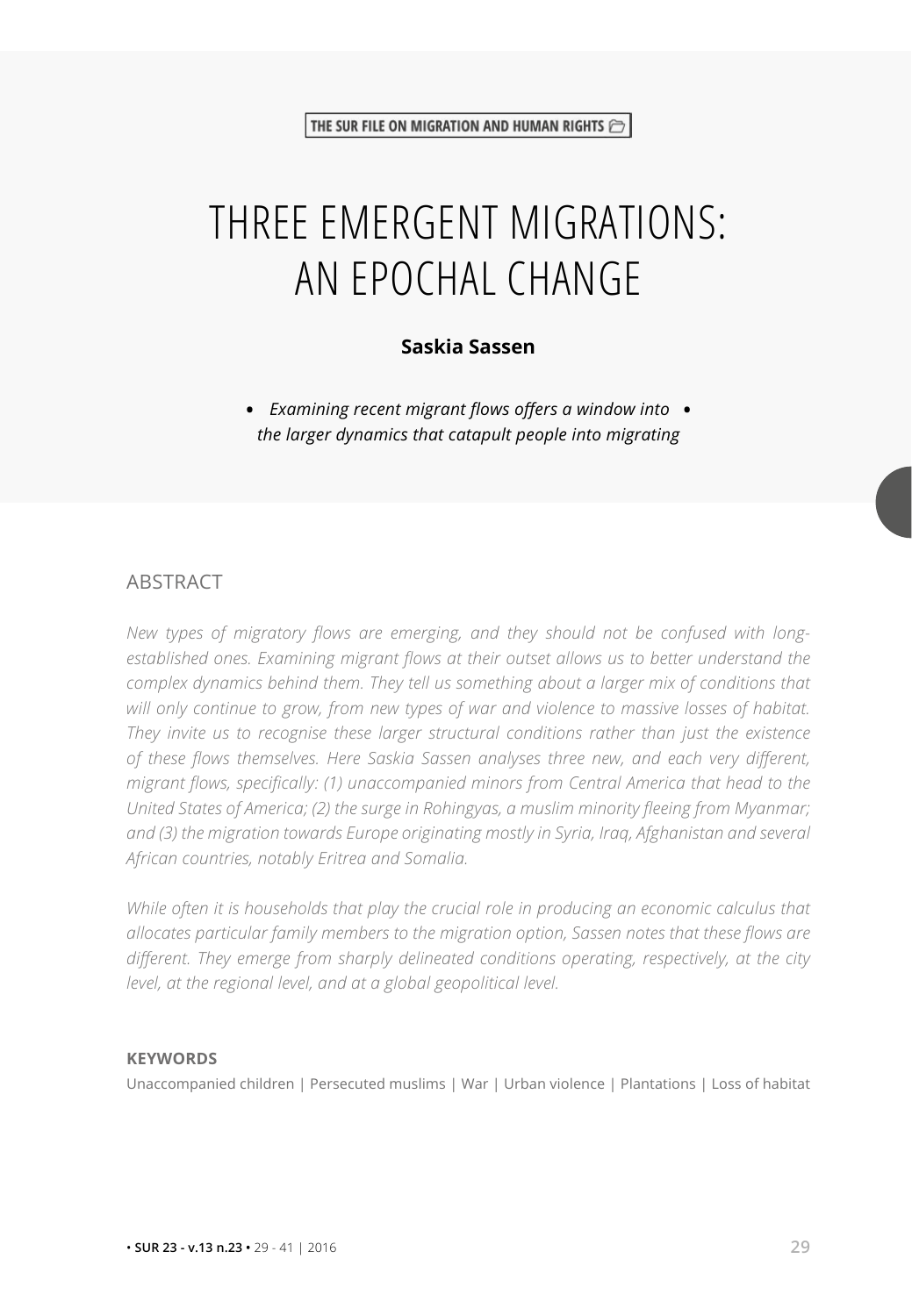A key assumption organising my work on migrations is that they happen inside systems, even when generated by external forces.<sup>1</sup> In the case of the United States of America (U.S.), this can be seen in some of the migrations that followed its military operations –developed in the Pentagon, the U.S. Department of State and the White House. For instance, the U.S. invasion of the Dominican Republic after the election of the socialist Bosch, built the bridges with the U.S. that led to a whole new migration of mostly middle class Dominicans to the East Coast of the U.S.<sup>2</sup> Further, that migrations happen inside systems also helps explain why they start at some point, even when a household or a community has long been poor. Most major migrations of the last two centuries, and often even earlier, can be shown to start at some point – they have beginnings, they are not simply there from the start.

Here I focus on three flows that can be seen as a particular set of new migrations that emerged over the last two years.<sup>3</sup> New migrations are often far smaller than ongoing older migrations, but catching them at the beginning offers a window into larger dynamics that catapult people into migrating. Emergent migrations have long been of interest to me: this is the migrant as indicator of a history in the making. Once a flow is marked by chain migration, it takes far less to explain that flow. My focus is mostly on that larger context within which a new flow takes off.<sup>4</sup>

Here I examine three emergent flows. Each is easily seen as part of older ongoing flows. My focus is on the specifics of each of these new flows. One is the sharp increase in the migration of unaccompanied minors from Central America – specifically, from Honduras, Salvador and Guatemala. The second is the surge in Rohingyas, a muslim minority fleeing from Myanmar where it has long lived and coexisted peacefully with the mostly Buddhist population until a few years ago. The third is the migration towards Europe originating mostly in Syria, Iraq, Afghanistan and several African countries, notably Eritrea and Somalia. These are three very different types of flows, and the third one, in turn, contains multiple diverse flows. Yet each points to a larger context of origin marked by mostly extreme conditions that can be outlined, or at least made visible because it is not simply part of a chain migration where households may play the crucial role producing an economic calculus that allocates particular family members to the migration option.

These three new flows can be described as emerging from situations larger than the internal logics of households. They emerge from sharply delineated conditions operating, respectively, at the city level, at the regional level, and at a global geopolitical level. Let me add promptly that the city and regional levels are frequently embedded in a larger set of dynamics, but in the cases focused on here, there is also an immediate direct effect at these sub-national levels.

Extreme violence is one key condition explaining these migrations. But so are thirty years of international development policies that have left much land dead (due to mining, land grabs, plantation agriculture) and expelled whole communities from their habitats. Moving to the slums of large cities has increasingly become the last option, and for those who can afford it, migration. This multi-decade history of destructions and expulsions has reached extreme levels made visible in vast stretches of land and water bodies that are now dead. At least some of the localised wars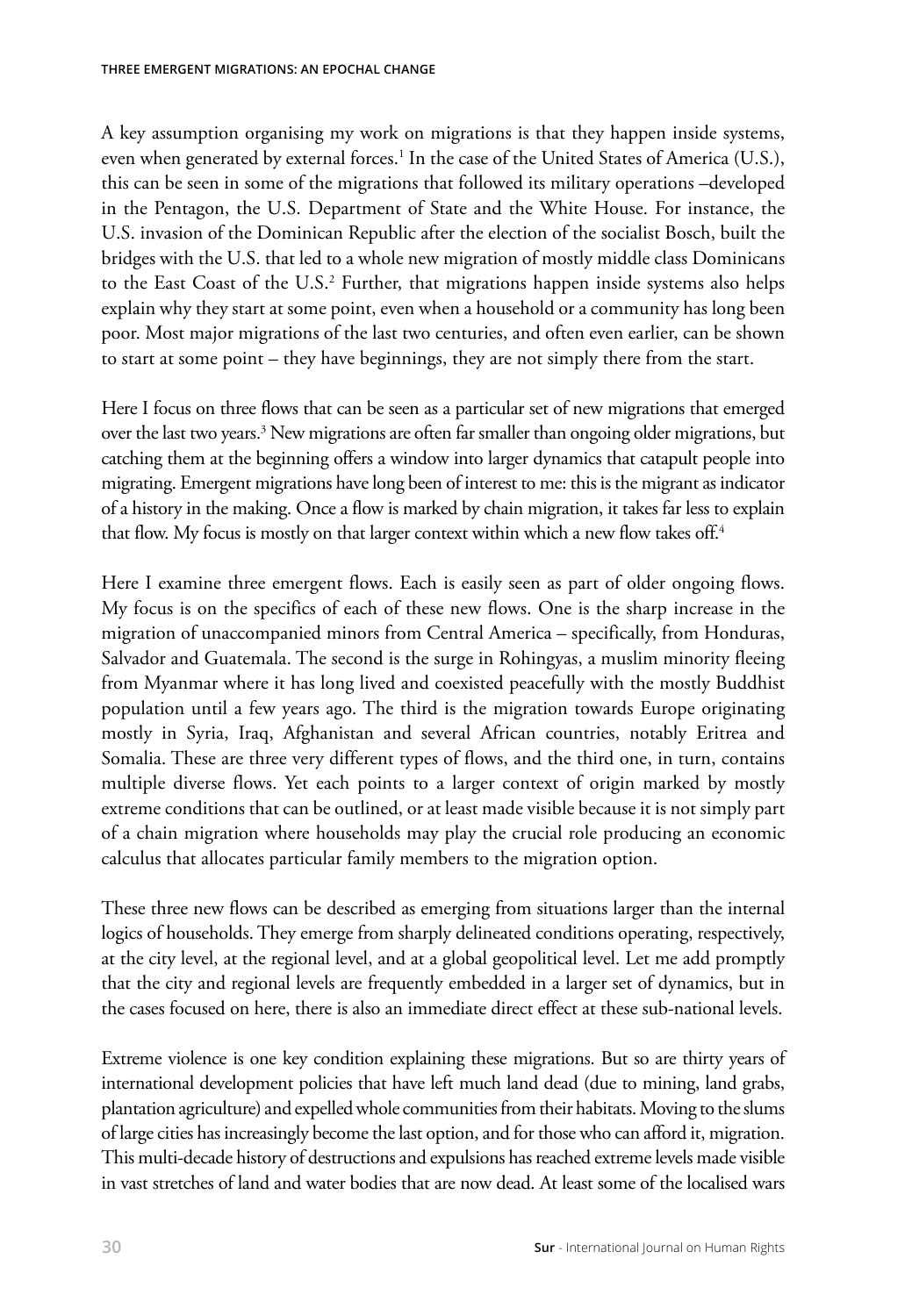and conflicts arise from these destructions, in a sort of fight for habitat. And climate change further reduces livable ground. These are all issues I develop at length in *Expulsions*. 5

In what follows I focus on key features of a variety of emergent flows, each marked by extreme conditions.6 While emergent, these conditions could eventually become overwhelming – to existing immigration and refugee policy systems, to receiving areas, and to the men, women and children who constitute these flows.

# 1 • When Minors go Solo: Central America

Central America is one of the key regions where the flight of unaccompanied minors rose sharply over the last two years.7 One major factor behind this flight of minors is the rapidly escalating urban violence of the last few years. In my reading, this urban violence is in good part due to the destruction of small holder rural economies due to land grabs to develop plantations, mining, and loss of life of the land itself due to the latter. Escaping to the cities was the only option for more and more rural people, but the cities themselves had little development generating jobs. Other major emigration hotspots, notably South East Asia and those arriving from Africa and Asia via the Mediterranean region consist largely of men, even as the shares of women and children are growing. While Central America has long been an emigration region, for both political and economic reasons, this flow of unaccompanied children is new. They are driven by extreme fear because of the extreme urban violence that has erupted over the last few years.

The available data show that an estimated 63,000 unaccompanied minors, most from Central America, crossed the southern border of the U.S. between 1 October 2013 and 31 July 2014, according to U.S. Customs and Border Protection.8 This is nearly twice the number of child migrants who came during the same period the previous year. The estimate is that by the end of 2014, up to 90,000 unaccompanied children had crossed the border with the U.S.;<sup>9</sup> there is no count for those who may have died on this long trip or given up and stayed somewhere in Mexico, or were kidnapped to work in plantations or mines. In 2015 there was a fall in U.S. crossings as the U.S. government asked the Mexican government to control its southern border. But in the first few months of 2016 the numbers for unaccompanied minors crossing the U.S. border jumped sharply once again.

Gang and police violence are the main factors pushing youth out, according to statements by the children themselves, by researchers, social workers and other professionals in this field, and by government experts.<sup>10</sup> In 2014, 98 per cent of unaccompanied minors arriving at the border were from Honduras (28 per cent), Mexico (25 per cent), Guatemala (24 per cent), and El Salvador (21 per cent). This breakdown represents a significant shift: prior to 2012, more than 75 per cent of unaccompanied children were from Mexico.<sup>11</sup> In 2015, 35 per cent of unaccompanied minors arriving at the border were from Guatemala, 28 per cent from Mexico, 24 per cent from El Salvador, and 14 per cent from Honduras.<sup>12</sup>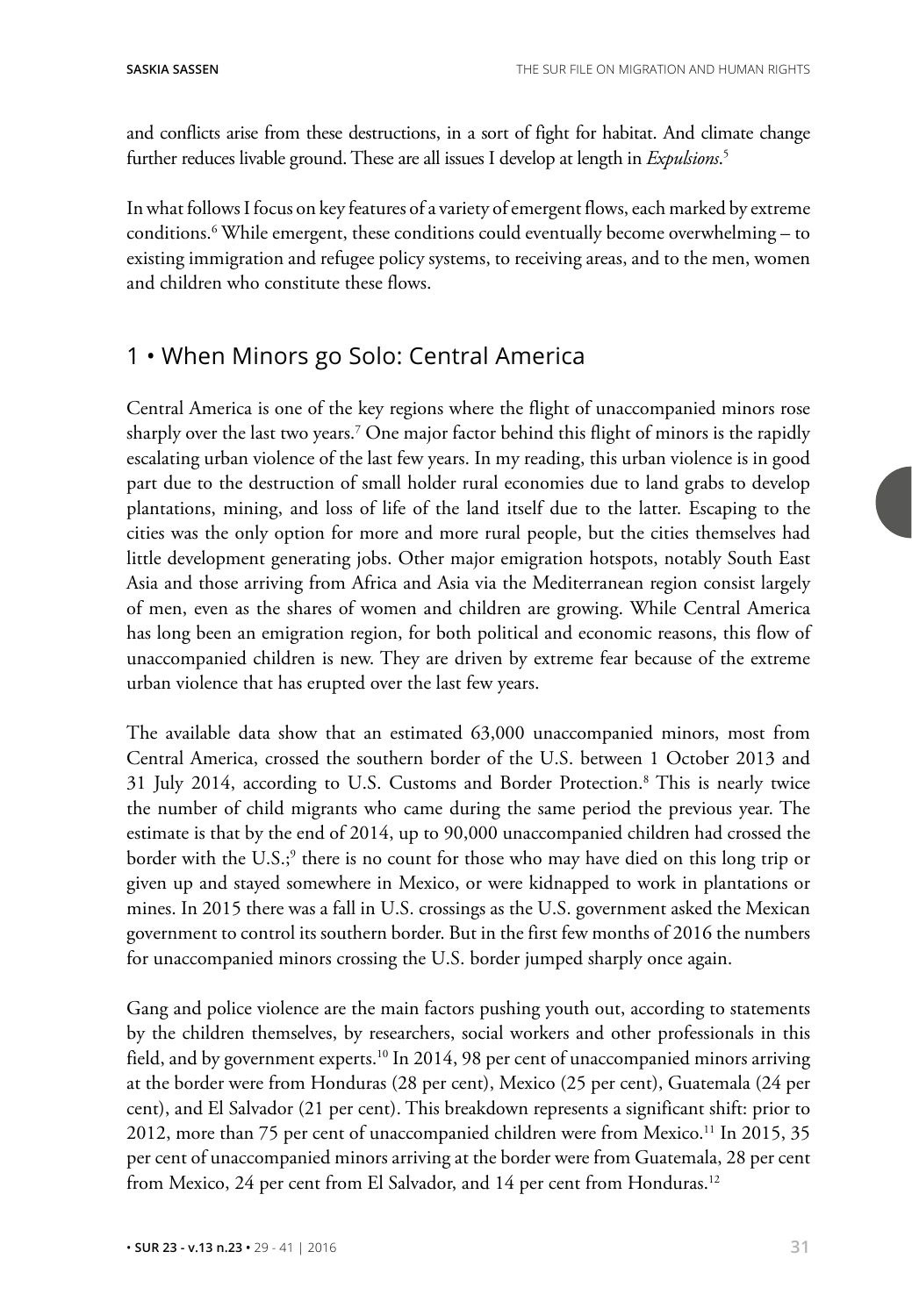Salvadoran and Honduran children come from some of the most violent regions in the world. They fear that violence more than the well-known risks of moving alone across Mexico and the U.S. border deserts. According to data collected by the Pew Research Center, San Pedro Sula in Honduras was the world's murder capital in 2013, with a homicide rate of 187 homicides per 100,000 inhabitants in 2013, driven by a surge in gang and drug trafficking violence.13 Honduras's nation-wide murder rate was 90 per 100,000 in 2012, the highest in the world.14 In 2011, El Salvador was not far behind, at 70, ranking it then second in terms of homicides in Latin America.15 Even with a significant drop in the murder rate from 70 in 2011 to 41 in 2012, El Salvador is only surpassed by Honduras, Venezuela and Belize in the entire world. Further, Honduras, Guatemala and El Salvador are among the poorest nations in Latin America with 30 per cent, 26 per cent, and 17 per cent of their people living on less than \$2 a day, according to the World Bank.16

This combination of elements contributes to explain high emigration among both children and adults. Most extreme is Salvador, with up to 18 per cent of the population leaving, which is twice as high as in Honduras and Guatemala. Except for very small countries such as Trinidad Tobago, so-called "emigration countries" rarely reach these levels. Central American migrations are rather well documented by researchers and the press. This is partly so because the migrations from south of the U.S. border have been going on for a very long time.

Smugglers prey on potential migrants, young and old. They are after business, and the proliferation of smuggling gangs has raised competition for the trade, so they paint a far rosier picture than Obama's immigration policy offers. They often tell minors that once they are there, as minors they will be processed to become citizens or regular immigrants, which is incorrect. Their misrepresentations have evidently contributed to the surge in emigration of minors - and even adults. This is new. Mostly, in the past, smugglers (often referred to as "coyotes") doing their trade crossing the U.S. border were not quite so business-like: they were hired for a given function at a given price and that was that.

The sudden high numbers, the lack of facilities to accommodate minors in a system geared to adults, and strong anti-immigration sentiment may have contributed to a major change in U.S. policy. The change led to a drastic fall of 60 per cent in the numbers of *apprehended*  unaccompanied minors in September 2014 compared to a year earlier.<sup>17</sup> But in fact the number of departures from Central America may not have fallen much, if at all. What has changed are the rules of the game. Under pressure from the U.S., Mexico has begun arresting and deporting tens of thousands of Central Americans long before they reach the U.S. border. What has changed for these migrants is the treatment they are getting at Mexico's southern border: it is even more brutal than before. When we just examine departures, as distinct from entries into the U.S., the partial evidence signals that departures may still be high though they may eventually decline.

Here are the numbers. Between October 2014 and April 2015, Mexico detained 92,889 Central American migrants. During the same period, the U.S. detained 70,226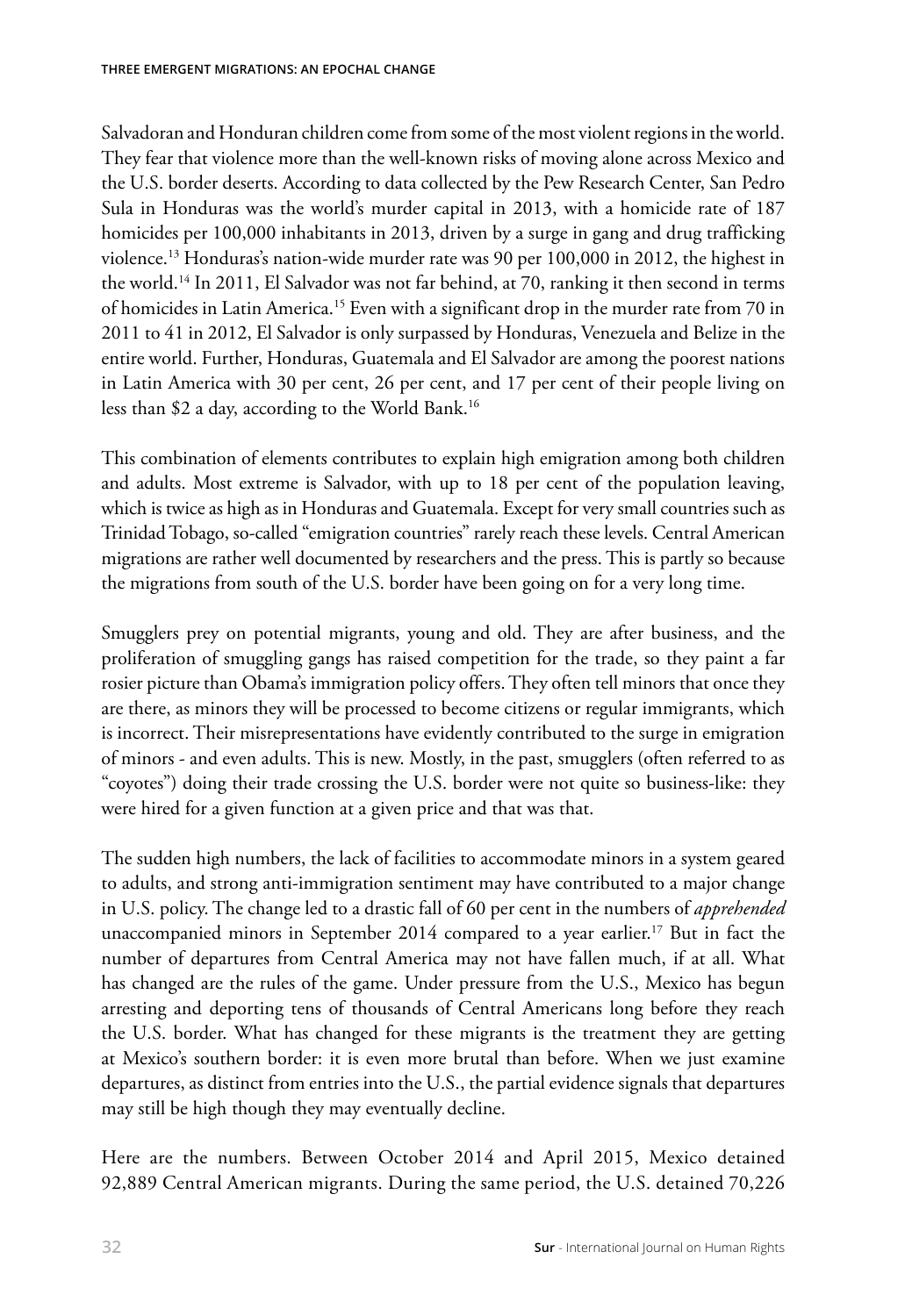non-Mexican migrants, mostly from Honduras, Guatemala and El Salvador. But it had detained 159,103 non-Mexican migrants in the same period a year earlier, which was more than triple the number detained by Mexico before the new policy.<sup>18</sup> Data from Mexico's National Immigration Institute show that 51,565 "migrants" from Guatemala, Honduras and El Salvador were deported between January and April 2015 from Mexico's southern border back home, up from 28,736 during that period in 2014; deportation of Guatemalans rose 124 per cent, followed by Salvadorans at 79 per cent and Hondurans at 40 per cent.<sup>19</sup>

Active detention efforts by Mexico's guards at its southern frontier can be brutal. In an interview with the New York Times, Ruben Figueroa of the Mesoamerican Migrant Movement,<sup>20</sup> a migrant advocacy organisation, finds that this strong persecution by federal authorities has resulted in accidents where migrant minors have died and been injured in clashes between human smugglers and police. It has also led to imprisonment, to deaths, and to these unaccompanied children disappearing - some wind up in reasonable places such as church shelters or are taken in by generous households. Others are languishing as street kids. Yet others have disappeared without a trace. The Inter-American Commission on Human Rights has recently expressed its "concern over stepped-up actions reportedly being taken against migrant persons" that were put in place after Mexico initiated its Southern Border Plan last year under pressure from the U.S.<sup>21</sup>

The southern border of Mexico has become the terrifying Mediterranean for these Central American unaccompanied children (and also adults). They wind up in jail, they get beaten, they lose limbs, they die. But some, as seems to be the case in all these migrations, get through. U.S. data shows that as of June 2015, unaccompanied children keep arriving, even if in much smaller numbers; some enter undetected and uncounted.<sup>22</sup> It all suggests that the violence back home keeps being a reason to leave, and not even the long train ride on what is known as *La Bestia* ("The Beast") or the Mexican police are a full deterrent.

# 2 • South East Asia's Refuge-Seekers - The Andaman Sea

We are witnessing the shaping of a new extreme phase in South East Asia, a region that has long seen slavery and the smuggling of desperate refugees. The massive post-Vietnam war refugee flows have mostly sorted themselves out - in good and bad ways. This new emergent crisis arises out of a different mix of conditions; it is not a continuation of that earlier crisis.

Two very recent facts signal alarming developments. One concerns several small Muslim communities escaping evictions from their land and persecution for their being muslim. Most visible is the case of the Rohingya, whom the government makes a point of calling Bengali, signaling they should "return" to Bangladesh, "where they belong" even though they have been in Myanmar for many centuries.<sup>23</sup>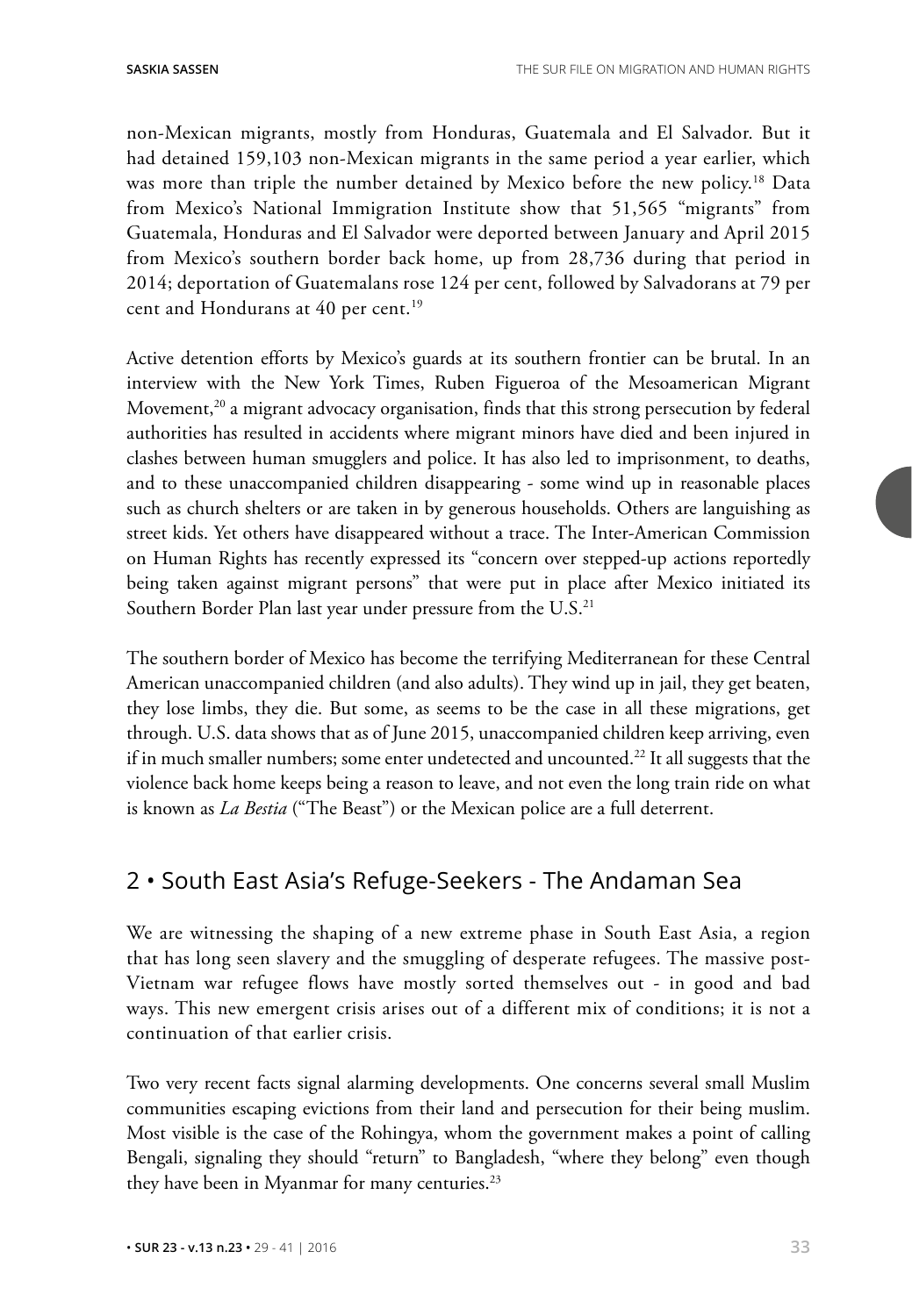Here I focus mostly on the Rohingya. There are about 1.1 million living in Myanmar: they are not recognised as citizens. According to U.S. Department of State, at least 160,000 have been evacuated to neighboring countries since 2012.<sup>24</sup>

This active persecution coincides with Myanmar's opening and re-incorporation into the community of states. In some limited sense, it is becoming a more open society, as has been widely reported in the media. But the long term mistrust of the Rohingya, an old Muslim minority that has been part of Myanmar for centuries, has turned brutal.

In my reading of the facts, this somewhat sudden open anger at the Rohingya is at least in part connected to the massive land grabs for mining and agriculture. The country's opening and its enabling of foreign investors coincides with a somewhat sudden vicious persecution of the Rohingya by a particular group of Buddhist monks. That it is these particular Buddhist monks who have led this assault and, further, led them to rewrite some parts of the Buddhist doctrine so as to justify the expulsion of the Rohingyas from their land, and even the killing of Muslims, does point to a larger vested economic interests that are likely to go well beyond these monks.

Could this signal a deeper unsettlement? That Buddhists should become brutal persecutors of a small, peaceful Muslim minority may be only one of several other indicators pointing to a struggle for land. Could this violence signal something about the loss of habitat? There is considerable evidence in various areas of South East Asia about significant evictions of small farmers from their land to make way for mining, plantations, and office buildings.<sup>25</sup> Foreign firms have been among the major investors since Myanmar opened its economy to foreign investment. Indeed, freed opposition leader, Aung San Suu Kyi, has lost considerable support among the rural population precisely because she has not contested these land grabs (at least publicly) or openly supported the local movements against land-grabs.

One key first public reckoning came through press-reporting in the summer of 2015 about an estimated 7,000 people in dozens of overloaded vessels floating aimlessly for up to two months in the vast Andaman Sea.<sup>26</sup> This sea is bordered on the east by Myanmar and Thailand, and on the south, by Malaysia and Indonesia. These, and perhaps other, regional governments were aware of this surge in fleeing people but had made it clear they were going to push them back to sea if they dared to land. It was the press that sounded the alert about these ships with their human cargo piled up over each other, with no access to water or food. When the facts went public, Indonesia, mostly, took in about half of that estimated population, forced by the global uproar as the horrifying details went viral. The struggle to get countries to accept them was not easy. Their rescue added even more information about the horrific conditions. And that rescue still left an estimated 3,000 floating in that vast ocean in precarious vessels.<sup>27</sup>

These 7,000 are but one component of a desperate search for bare life on the part of a rapidly growing number of men, women and children. Even as those ships were brought to land, other ships crammed with Rohingya and Bangladeshis, were "'found off Malaysia's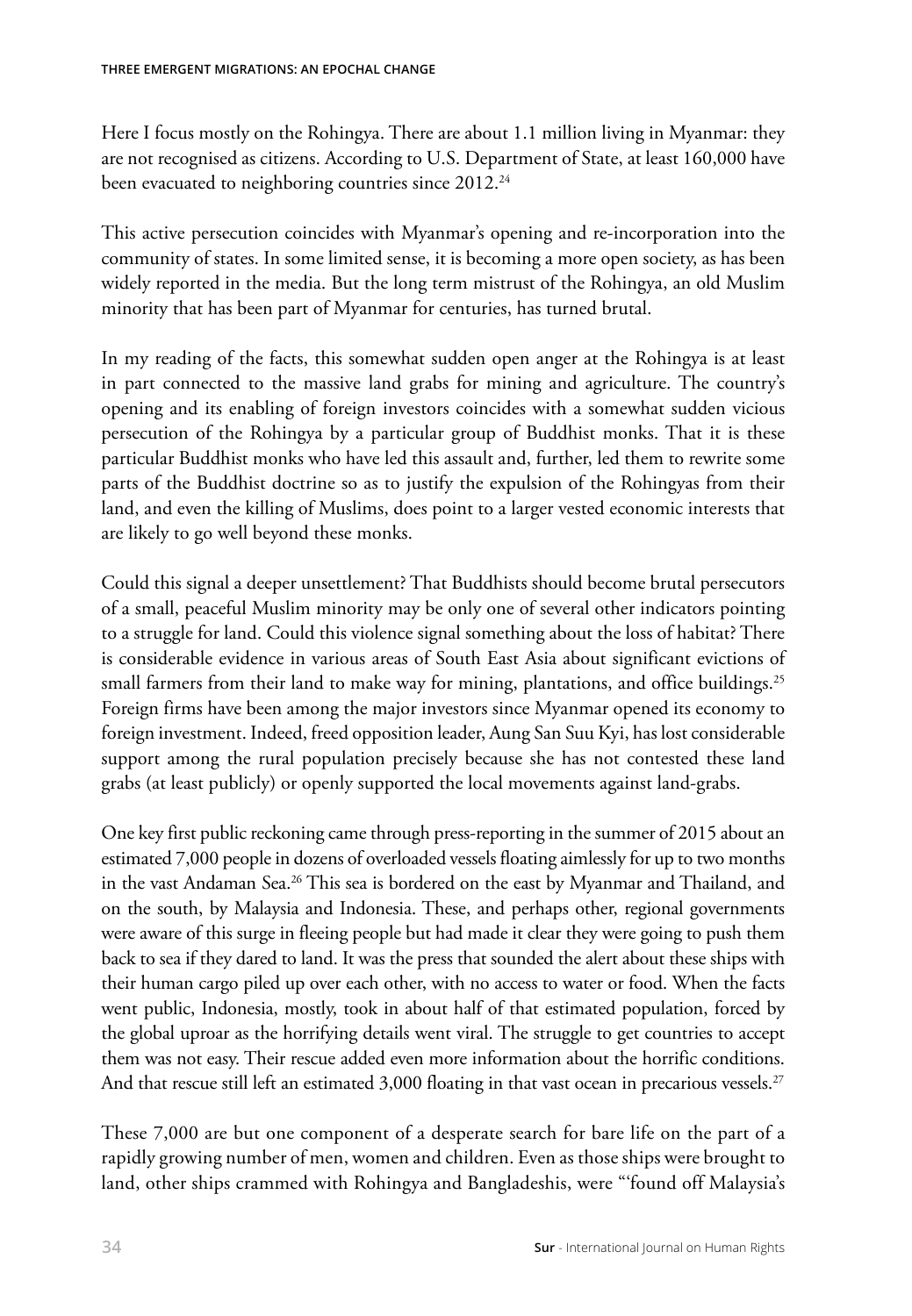coast Wednesday', an activist and an official said, as the international community called on Southeast Asian governments to open their borders and step up search-and-rescue efforts. Thousands of migrants are believed to be stranded at sea."28 Malaysia turned back at least one boat that Wednesday, loaded with 800 plus people; yet another aimless floating human cargo in the Andaman Sea.

Under pressure from international bodies, Southeast Asian nations agreed on 29 May 2015, at a meeting in Bangkok to set up an anti-trafficking task force and to intensify search and rescue efforts to help vulnerable "boat people" stranded in the region's seas.<sup>29</sup> This was a first.

# 3 • Europe: At the Intersection of Eastern and Southern Flows

Europe has emerged as the destination of a broad range of new refugee flows. The Mediterranean has long been and continues to be a key route for long-established migrant and refugee flows. Here I only focus on a set of new flows that took off in 2014 and need to be distinguished from the ongoing older flows of, mostly, migrants. The Mediterranean, especially on its eastern side, is now the site where refugees, smugglers, and the European Union (E.U.) each deploy their own specific logics and together have produced a massive multifaceted crisis. One facet was the sudden surge in the numbers of refugees in late 2014, a possibility not foreseen by the pertinent E.U. authorities given that the wars they were escaping had been going on for several years. A second one was that the crisis became a business opportunity for smugglers that would expand over the ensuing year to reach an estimated \$2 billion in income by mid-2015, which is now estimated to have grown to \$5 billion.<sup>30</sup> One feeder was that the smugglers benefitted from keeping the flows going, persuading their potential clients/victims, that everything would be fine once they reached Europe. A third was the major crisis in Italy and, especially, Greece, two countries already burdened by their struggling economies, with Greece the destination for over a million refuge-seekers by early 2016 who had to be sheltered, fed, and processed.

And yet, the facts on the ground in Syria, Iraq, Afghanistan, Somalia, Eritrea, and others, were all familiar. If anything, the surprise should have been that the surge in refugees did not happen sooner. The UNHCR, among others had been recording the escalating numbers of the internally displaced and of refugees.<sup>31</sup> The conflicts in Iraq, Afghanistan and Syria were not going to end anytime soon. Nor will those in Somalia or in South Sudan, each with their specific character. The brutality of these conflicts, with their full disregard for international humanitarian law, indicated that sooner or later people would start fleeing the violence.<sup>32</sup>

For three decades Afghanistan has produced the greatest number of refugees, according to the UNHCR: It has 2.7 million refugees under UNHCR's mandate.<sup>33</sup> Now in the past year Syria has taken its place, and one new refugee in four worldwide in 2015 is now a Syrian. Syria is an extreme case. According to UNHCR, 7.7 million Syrians had left the country by September 2015, but those numbers keep growing.<sup>34</sup> Iraq has 3.4 million recognised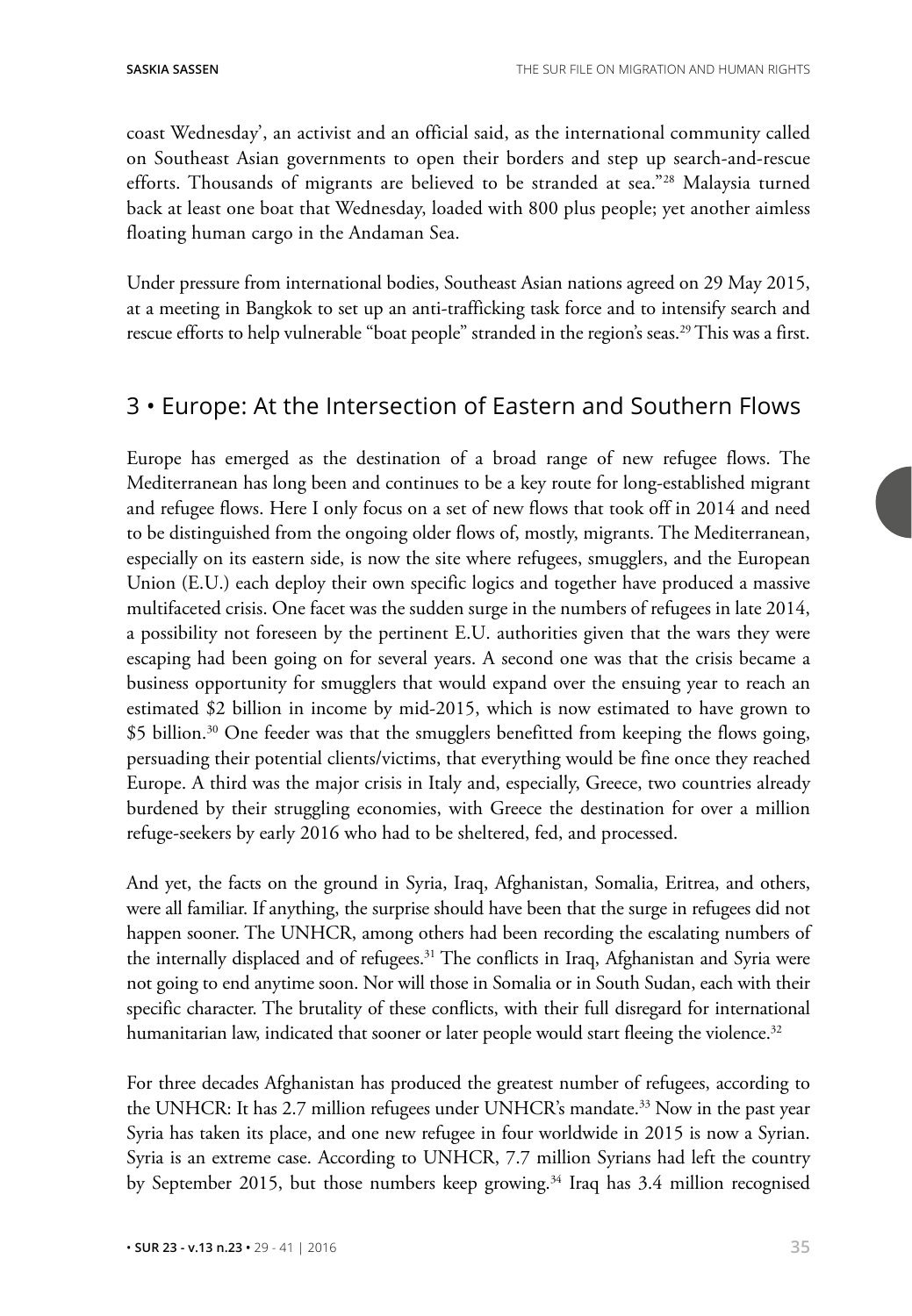refugees.35 Its situation deteriorated further when much territory, including its second city, Mosul, was conquered by Isis, adding to the disastrous effects and religious divisions that became extreme with the west's invasion of the country in 2003.<sup>36</sup> More than 1.2 million Pakistanis have been displaced by insurgencies in north-west Pakistan, according to the UN;<sup>37</sup> further, Pakistan has seen acute terrorist violence for many years and which continues.<sup>38</sup> Somalia remains the third largest refugee producing country at 1.1 million refugees.<sup>39</sup>

The humanitarian crisis is escalating and spreading. According to Human Rights Watch, over the last two years about 25 million people were driven from their homes, including almost 12 million Syrians, 4.2 million Iraqis, 3.6 million Afghans, 2.2 million Somalis, and almost half a million Eritreans.40 Further, UNHCR has found that there are also far more unaccompanied children in the recent flows into Europe than were expected. To these flows we need to add the half million waiting in northern Libya, at any given time in the last two years, for ships to take them across the Mediterranean. According to  $UNHCR<sub>1</sub><sup>41</sup>$  the number of global refugees is now over 60 million, with some tentative estimates reaching 80 million by early 2016. This is the largest ever since the humanitarian system was put into place. Left out of this count are many of the internally displaced and the growing number of undeclared or not yet counted refugees; this might be the case with some of those crossing the Mediterranean.

There are multiple histories at work in the flows to Europe. And yet, seen together there is a distinct logic that emerges: expulsion. And if anything this logic of expulsion is expanding. The civil war in Yemen that started in 2015, the resuming of the Turkish-Kurdish civil war in July 2015 (a war that has killed 40,000 people since 1984), and the rise of Boko Haram, the Islamist extremist group fighting a brutal war in northern Nigeria and Chad.42 Significant is also the collapse of the political and economic order in Libya, which has produced a massive security vacuum. And land-grabbing in Sub-Saharan Africa is generating a whole new politics of food,<sup>43</sup> with the numbers of the disadvantaged growing rapidly. These trends are enormous challenges to the international and to the European system.

# 4 • Conclusion: In search of survival

The flows I have described are mostly refugee flows even if not formally recognised by the international system. They are to be distinguished from the 250 million plus regular immigrants in the world today, who are mostly modest middle class and, increasingly, high level professionals functioning in the global economy. Today's immigrants are not the poorest in their countries of origin. Nor are they generated by the extreme push factors feeding the three sets of flows described here. And these refugees, in turn, are also not usually the poorest in their countries, even if leaving their home countries leaves them without any resources; many have advanced educations and started out with resources.

These new refugees are one component of a larger population of displaced people whose numbers are approaching 80 million. They stand out by their sudden surging numbers and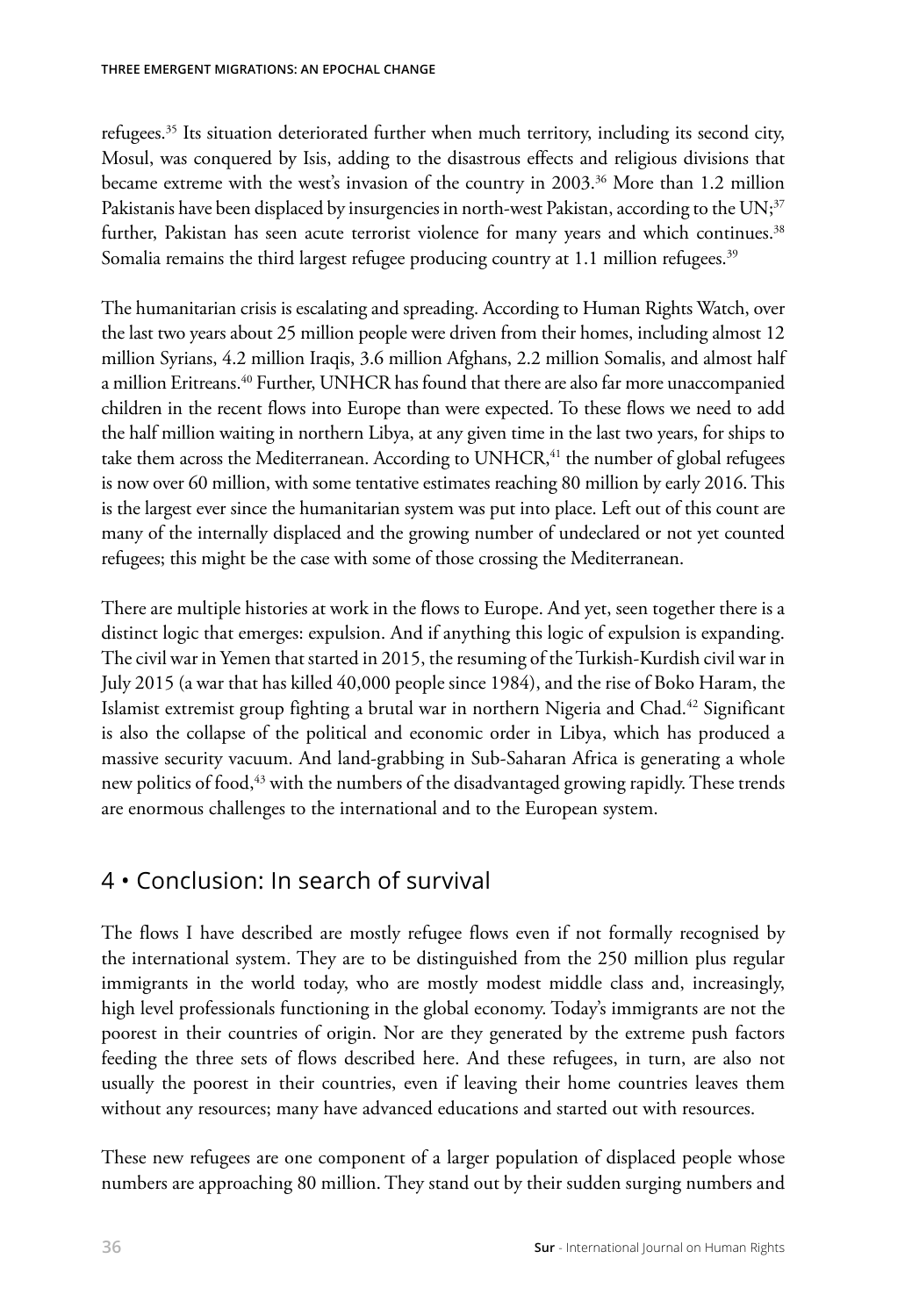by the extreme conditions in the areas where they originate. Extreme war zones, such as Syria and Iraq, and extreme destruction of local economies, are two key factors explaining this surge. Climate change is likely to have extreme effects in some of these regions due to what might be described as development malpractice – such as the International Monetary Fund and World Bank policies of the 1980s and 1990s that had disastrous consequences for so many of the local economies and societies in the Global South. It all amounts to a massive loss of habitat, and migrations will be one mode of survival.

### **NOTES**

1 • See Saskia Sassen, *The Mobility of Labor and Capital* (Cambridge: Cambridge University Press, 1988).

 $2 \cdot$  This is the migration that takes off after the invasion by President Reagan of the Dominican Republic after the election of a social democrat (Bosch) to the presidency. It is completely unrelated to the early 20<sup>th</sup> century of activists from the printer union who left the Dominican Republic for the U.S. to escape persecution from their own government.  $3 \cdot$  For a fully developed argument and empirical documentation please see the author's "A Massive Loss of Habitat: New Drivers for Migration," *Sociology of Development*, forthcoming; Sassen, *Expulsions: Brutality and Complexity in the Global Economy* (Cambridge, Mass: Harvard University Press/Belknap, 2014); and Sassen, "A Savage Sorting of Winners and Losers: Contemporary Versions of Primitive Accumulation," *Globalizations* 7, nos. 1-2 (Mar.-Jun. 2010): 23-50.

4 • See Sassen, *The Mobility*, 1988; Sassen, *Guests and Aliens* (New York: New Press, 1999); Sassen, *Expulsions*, 2014.

5 • See Sassen, *Expulsions*, 2014, chapters 1 and 2. 6 • See footnote 3 for sources of data and details.

7 • Let me note also that the number of apprehensions of Mexican nationals decreased by 18 per cent from FY 2014 to FY 2015, according to stats from the Department of Homeland Security found here ("Department Is Better Targeting

Its Enforcement Efforts To Prioritize Convicted Criminals And Threats To Public Safety, Border Security, And National Security," US Department of Department of Homeland Security, Dec. 22, 2015, accessed May 30, 2016, https://www.dhs.gov/ news/2015/12/22/dhs-releases-end-fiscal-year-2015-statistics), under sub-heading U.S. Customs and Border Protection (CBP) Enforcement Efforts at and between Ports of Entry.

8 • Danielle Renwick, "The U.S. Child Migrant Influx." CFR Backgrounder, Council on Foreign Relations, Sept. 1, 2014, accessed May 21, 2016, [http://](http://www.cfr.org/immigration/us-child-migrant-influx/p33380) [www.cfr.org/immigration/us-child-migrant-influx/](http://www.cfr.org/immigration/us-child-migrant-influx/p33380) [p33380.](http://www.cfr.org/immigration/us-child-migrant-influx/p33380)

9 • Diana Villiers Negroponte, "The Surge in Unaccompanied Children from Central America: A Humanitarian Crisis at Our Border." Brookings, July 2, 2014, accessed May 21, 2016, [http://www.](http://www.brookings.edu/blogs/up-front/posts/2014/07/02-unaccompanied-children-central-america-negroponte) [brookings.edu/blogs/up-front/posts/2014/07/02](http://www.brookings.edu/blogs/up-front/posts/2014/07/02-unaccompanied-children-central-america-negroponte) [unaccompanied-children-central-america](http://www.brookings.edu/blogs/up-front/posts/2014/07/02-unaccompanied-children-central-america-negroponte)[negroponte.](http://www.brookings.edu/blogs/up-front/posts/2014/07/02-unaccompanied-children-central-america-negroponte)

10 · See, e.g., Spencer Ackerman, Tom Dart, Daniel Hernandez, and David Smith, "Immigration Activists Condemn US Deportation Asylum Seekers." Guardian, January 4, 2016, accessed January 10, 2016, [http://www.theguardian.com/](https://www.theguardian.com/us-news/2016/jan/04/immigration-activists-condemn-deportations-asylum-central-america) [us-news/2016/jan/04/immigration-activists](https://www.theguardian.com/us-news/2016/jan/04/immigration-activists-condemn-deportations-asylum-central-america)[condemn-deportations-asylum-central-america;](https://www.theguardian.com/us-news/2016/jan/04/immigration-activists-condemn-deportations-asylum-central-america) Jonathan Hiskey, Mary Malone, and Diana Orces,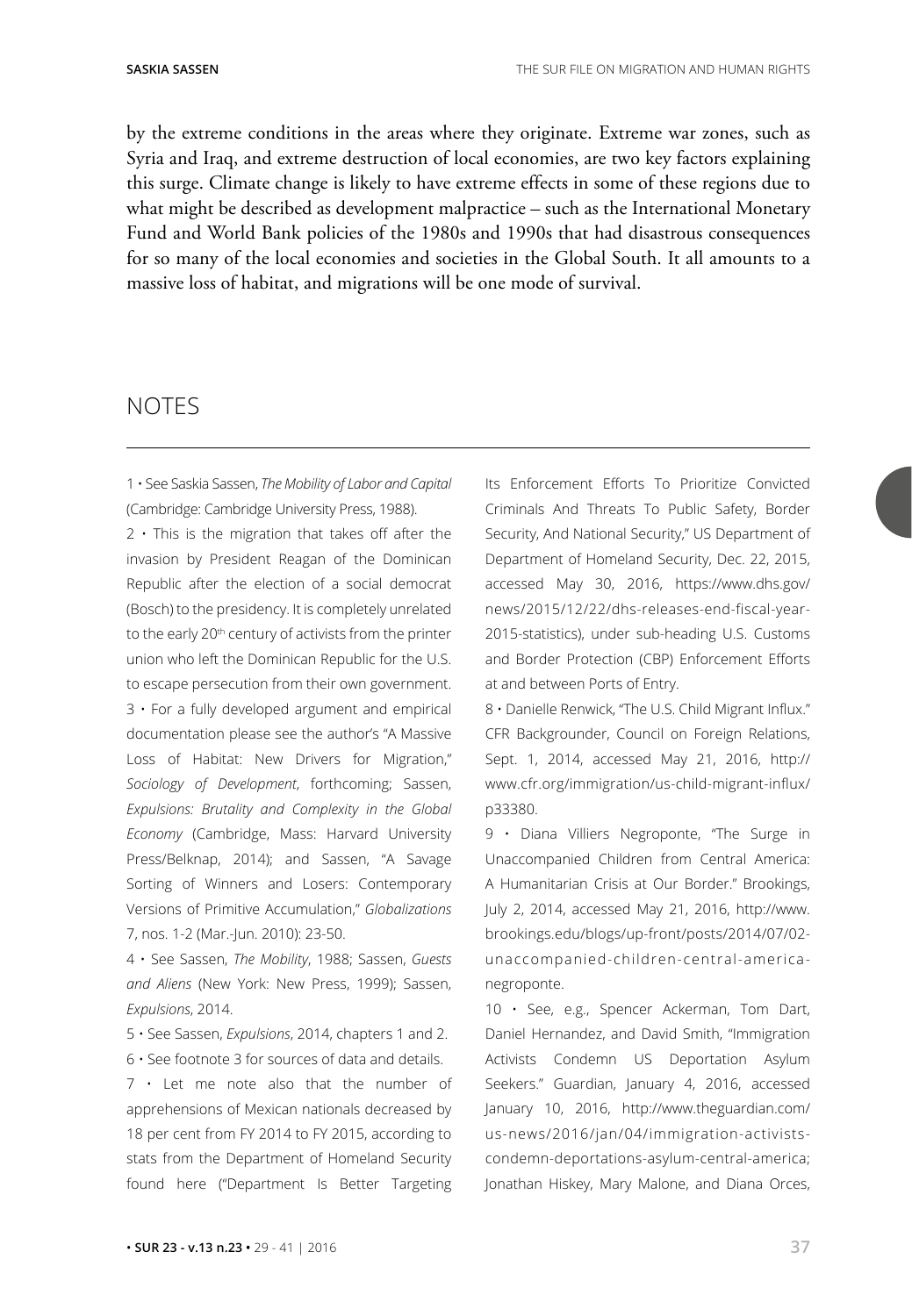"Violence and Migration in Central America." AmericasBarometer Insights Series, 2014, accessed January 11, 2016, http://www.vanderbilt.edu/lapop/ insights/IO901en.pdf; Jana Sladkova, "Stratification of Undocumented Migrant Journeys: Honduran Case." International Migration, December 22, 2013, accessed June 22, 2016, [http://onlinelibrary.wiley.](http://onlinelibrary.wiley.com/doi/10.1111/imig.12141/abstract;jsessionid%20=76BDEB06E3621C872631C5929E6CE4A9.f04t02) [com/doi/10.1111/imig.12141/abstract;jsessionid](http://onlinelibrary.wiley.com/doi/10.1111/imig.12141/abstract;jsessionid%20=76BDEB06E3621C872631C5929E6CE4A9.f04t02)  [=76BDEB06E3621C872631C5929E6CE4A9.f04t02;](http://onlinelibrary.wiley.com/doi/10.1111/imig.12141/abstract;jsessionid%20=76BDEB06E3621C872631C5929E6CE4A9.f04t02) Elisa Wiener Bravo, *The Concentration of Land Ownership in Latin America: An Approach to Current Problems* (Rome: International Land Coalition, 2011); and Edilma L. Yearwood, "Let Us Respect the Children: The Plight of Unaccompanied Youth," *Journal of Child and Adolescent Psychiatric Nursing* 27, no. 4 (2014): 205-6.

11 • See Muzaffar Chishti and Faye Hipsman, "Dramatic Surge in the Arrival of Unaccompanied Children Has Deep Roots and No Simple Solutions." Migration Policy Institute, Policy Beat, June 13, 2014, accessed April 12, 2016, [http://www.](http://www.migrationpolicy.org/article/dramatic-surge-arrival-unaccompanied-children-has-deep-roots-and-no-simple-solutions) [migrationpolicy.org/article/dramatic-surge-arrival](http://www.migrationpolicy.org/article/dramatic-surge-arrival-unaccompanied-children-has-deep-roots-and-no-simple-solutions)[unaccompanied-children-has-deep-roots-and-no](http://www.migrationpolicy.org/article/dramatic-surge-arrival-unaccompanied-children-has-deep-roots-and-no-simple-solutions)[simple-solutions](http://www.migrationpolicy.org/article/dramatic-surge-arrival-unaccompanied-children-has-deep-roots-and-no-simple-solutions).

12 • "Southwest Border Unaccompanied Alien Children Statistics FY 2016," U.S. Customs and Border Protection, 2016, accessed January 10, 2016, [http://www.cbp.gov/newsroom/stats/southwest](http://www.cbp.gov/newsroom/stats/southwest-border-unaccompanied-children/fy-2016)[border-unaccompanied-children/fy-2016](http://www.cbp.gov/newsroom/stats/southwest-border-unaccompanied-children/fy-2016).

13 • "UNODC Homicide Statistics 2013," UN Office on Drugs and Crime (UNODC), Global Study on Homicide, 2013, accessed January 13, 2016, [https://](https://www.unodc.org/gsh/en/data.html) [www.unodc.org/gsh/en/data.html.](https://www.unodc.org/gsh/en/data.html)

14 • "Intentional Homicides (per 100,000 People)," World Bank, 2015, accessed January 10, 2016, [http://data.worldbank.org/indicator/VC.IHR.PSRC.](http://data.worldbank.org/indicator/VC.IHR.PSRC.P5?order=wbapi_data_value_2013+wbapi_data_value+wbapi_data_value-last&sort=desc) [P5?order=wbapi\\_data\\_value\\_2013+wbapi\\_data\\_](http://data.worldbank.org/indicator/VC.IHR.PSRC.P5?order=wbapi_data_value_2013+wbapi_data_value+wbapi_data_value-last&sort=desc) [value+wbapi\\_data\\_value-last&sort=desc.](http://data.worldbank.org/indicator/VC.IHR.PSRC.P5?order=wbapi_data_value_2013+wbapi_data_value+wbapi_data_value-last&sort=desc)

15 • "UNODC Homicide Statistics 2013," UNODC, 2013.

16 • "Latin America and Caribbean," [World](http://povertydata.worldbank.org/poverty/region/LAC)  [Bank, 2015, accessed January 10, 2016, http://](http://povertydata.worldbank.org/poverty/region/LAC) [povertydata.worldbank.org/poverty/region/LAC](http://povertydata.worldbank.org/poverty/region/LAC).

17 • Elise Foley, "Mexico is Now Detaining More Central Americans than the U.S." Huffington Post, June 12, 2015, accessed May 9, 2016, [http://](http://www.huffingtonpost.com/2015/06/12/mexico-deporting-central-america_n_7571174.html) [www.huffingtonpost.com/2015/06/12/mexico](http://www.huffingtonpost.com/2015/06/12/mexico-deporting-central-america_n_7571174.html)[deporting-central-america\\_n\\_7571174.html](http://www.huffingtonpost.com/2015/06/12/mexico-deporting-central-america_n_7571174.html); Secretaría de Gobernación, Instituto Nacional de Migración, n.d., accessed May 30, 2016, [http://](http://www.gob.mx/inm) [www.gob.mx/inm;](http://www.gob.mx/inm) and "Mexico Now Detains More Central American Migrants Than The United States," WOLA Advocacy for Human Rights in the Americas, June 11, 2015, accessed May 30, 2016, [http://www.wola.org/news/mexico\\_now\\_detains\\_](http://www.wola.org/news/mexico_now_detains_more_central_american_migrants_than_the_united_states) [more\\_central\\_american\\_migrants\\_than\\_the\\_](http://www.wola.org/news/mexico_now_detains_more_central_american_migrants_than_the_united_states) [united\\_states](http://www.wola.org/news/mexico_now_detains_more_central_american_migrants_than_the_united_states).

18 • Foley, "Mexico is Now Detaining…," 2015.

19 • See also data from Mexico's National Immigration Institute aggregated by diverse media outlets (e.g. Associated Press Mexico, "Deportation In Mexico Up 79 Per Cent In First Four Months of 2015." Guardian, June 11, 2015, accessed January 10, 2016, [http://www.theguardian.com/](http://www.theguardian.com/world/2015/jun/11/deportations-mexico-central-america) [world/2015/jun/11/deportations-mexico-central](http://www.theguardian.com/world/2015/jun/11/deportations-mexico-central-america)[america](http://www.theguardian.com/world/2015/jun/11/deportations-mexico-central-america); "Fuerte Incremento de Las Deportaciones Desde México," Univision, Jun. 11, 2015, accessed May 30, 2016, [http://www.univision.com/noticias/](http://www.univision.com/noticias/noticias-de-mexico/fuerte-incremento-de-las-deportaciones-desde-mexico) [noticias-de-mexico/fuerte-incremento-de-las](http://www.univision.com/noticias/noticias-de-mexico/fuerte-incremento-de-las-deportaciones-desde-mexico)[deportaciones-desde-mexico](http://www.univision.com/noticias/noticias-de-mexico/fuerte-incremento-de-las-deportaciones-desde-mexico).

20 • Randal C. Archibold, "On Southern Border, Mexico Faces a Crisis of Its Own." The New York Times, July 20, 2014, accessed January 10, 2016, [http://www.nytimes.com/2014/07/20/world/](http://www.nytimes.com/2014/07/20/world/americas/on-southern-border-mexico-faces-crisis-of-its-own.html?_r=0) [americas/on-southern-border-mexico-faces-crisis](http://www.nytimes.com/2014/07/20/world/americas/on-southern-border-mexico-faces-crisis-of-its-own.html?_r=0)[of-its-own.html?\\_r=0](http://www.nytimes.com/2014/07/20/world/americas/on-southern-border-mexico-faces-crisis-of-its-own.html?_r=0).

21 • "IACHR Expresses Concern over Mexico's Southern Border Plan," Organization of American States, June 10, 2015, accessed May 20, 2016, http://www.oas.org/en/iachr/media\_center/ PReleases/2015/065.asp.

22 • WOLA, "Mexico Now Detains…", June 11, 2015. 23 • Eleanor Albert, "The Rohingya Migrant Crisis." CFR Backgrounders, Council on Foreign Relations, June 17, 2015, accessed January 10, 2016, [http://www.cfr.org/](http://www.cfr.org/burmamyanmar/rohingya-migrant-crisis/p36651) [burmamyanmar/rohingya-migrant-crisis/p36651](http://www.cfr.org/burmamyanmar/rohingya-migrant-crisis/p36651);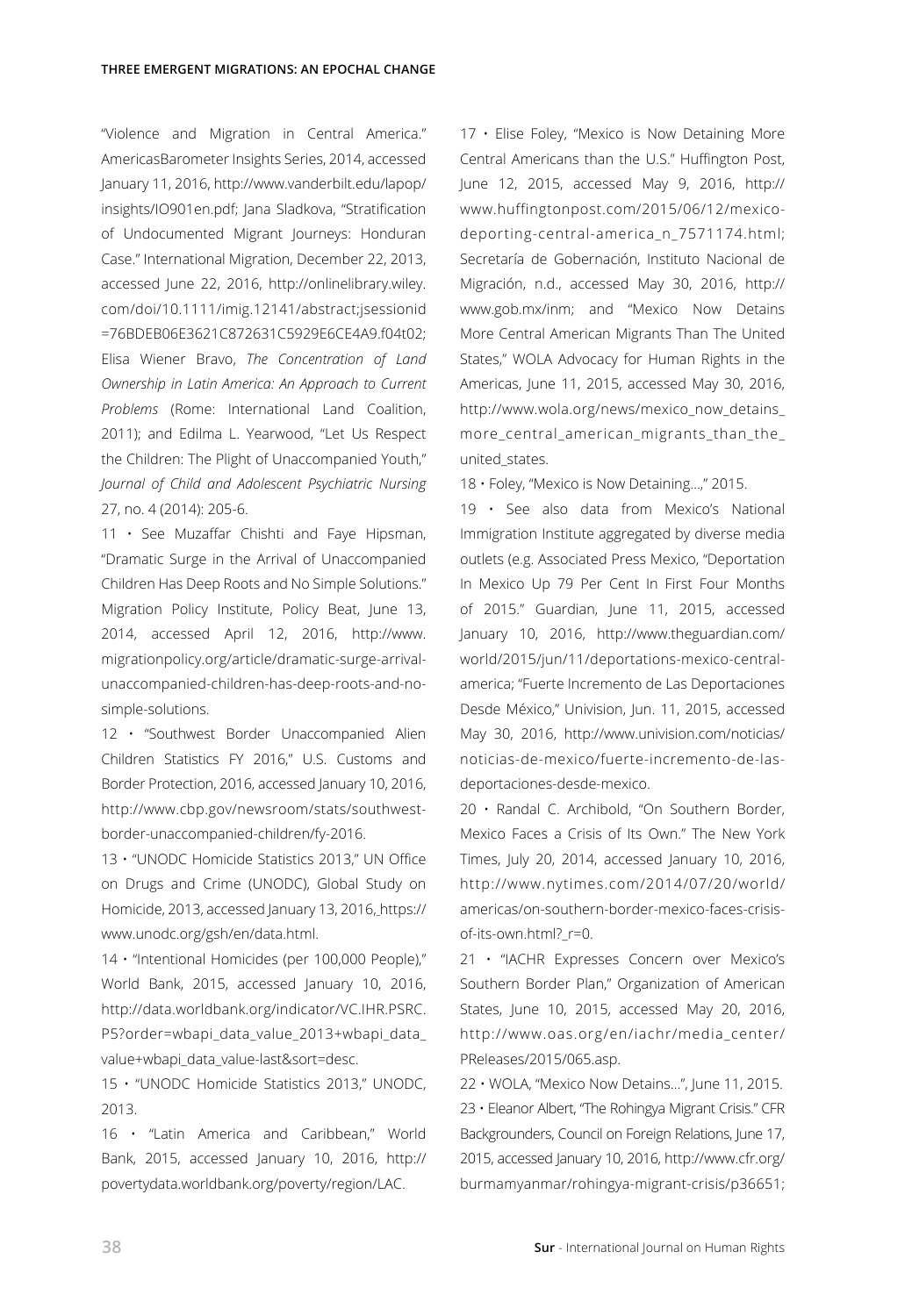and Summer Borwick, Mark Brough, Robert D. Schweitzer, Jane Shakespeare-Finch, and Lyn Vromans, "Well-being of Refugees from Burma: A Salutogenic Perspective," *International Migration* 51, no. 5 (2013): 92-105.

24 • "Atrocities Prevention Report," U.S. Department of State, March 17, 2016, accessed May 30, 2016, http://www.state.gov/j/drl/rls/254807.htm.

25 • See generally "Southeast Asia Migrant Crisis," The Citizen, May 29, 2015, accessed January 11, 2016, [http://citizen.co.za/afp\\_feed\\_article/](http://citizen.co.za/afp_feed_article/myanmar-bangladesh-to-address-root-causes-of-migrant-crisis/) [myanmar-bangladesh-to-address-root-causes](http://citizen.co.za/afp_feed_article/myanmar-bangladesh-to-address-root-causes-of-migrant-crisis/)[of-migrant-crisis/;](http://citizen.co.za/afp_feed_article/myanmar-bangladesh-to-address-root-causes-of-migrant-crisis/) Vanessa Gorra and Roel R. Ravanera, Commercial Pressures on Land in Asia: An Overview (Rome: International Land Coalition, 2011); and Internal Displacement Monitoring Center (IDMC), 2015, accessed January 10, 2016, <http://www.internal-displacement.org/>.

26 • Joe Cochrine, "Indonesia and Malaysia Agree to Care for Stranded Migrants." The New York Times, May 20, 2015, accessed May 21, 2016, [http://www.](http://www.bbc.com/news/world-asia-32822508) [bbc.com/news/world-asia-32822508.](http://www.bbc.com/news/world-asia-32822508)

27 • Scott Neuman, "Malaysia Orders Navy, Coast Guard to Rescue Rohingyas at Sea." NPR, May 21, 2015, accessed May 21, 2016, [http://www.npr.](http://www.npr.org/sections/thetwo-way/2015/05/21/408457733/malaysia-orders-navy-coast-guard-to-rescue-rohingyas-at-sea) [org/sections/thetwo-way/2015/05/21/408457733/](http://www.npr.org/sections/thetwo-way/2015/05/21/408457733/malaysia-orders-navy-coast-guard-to-rescue-rohingyas-at-sea) [malaysia-orders-navy-coast-guard-to-rescue](http://www.npr.org/sections/thetwo-way/2015/05/21/408457733/malaysia-orders-navy-coast-guard-to-rescue-rohingyas-at-sea)[rohingyas-at-sea](http://www.npr.org/sections/thetwo-way/2015/05/21/408457733/malaysia-orders-navy-coast-guard-to-rescue-rohingyas-at-sea).

28 • "Another Boat Found At Sea As Rohingya Refugee Crisis Deepens," Chicago Tribune, May 13, 2015, accessed May 30, 2016, [http://](http://www.chicagotribune.com/news/nationworld/ct-rohingya-refugees-20150513-story.html) [www.chicagotribune.com/news/nationworld/ct](http://www.chicagotribune.com/news/nationworld/ct-rohingya-refugees-20150513-story.html)[rohingya-refugees-20150513-story.html.](http://www.chicagotribune.com/news/nationworld/ct-rohingya-refugees-20150513-story.html)

29 • Called The Special Meeting on Irregular Migration in the Indian Ocean, it brought together 17 countries from the Association of Southeast Asian Nations (ASEAN) and elsewhere in Asia, along with the United States, Switzerland and international bodies such as the UNHCR, the UN's refugee agency, and the IOM.

30 • Rick Gladstone, "Smugglers Made at Least \$5 Billion Last Year in Europe Migrant Crisis." The New York Times, May 17, 2016, accessed May 30,

2016, [http://www.nytimes.com/2016/05/18/world/](http://www.nytimes.com/2016/05/18/world/europe/migrants-refugees-smugglers.html) [europe/migrants-refugees-smugglers.html.](http://www.nytimes.com/2016/05/18/world/europe/migrants-refugees-smugglers.html)

31 • "World at War: UNHCR Global Trends 2014 – Forced Displacement in 2014," UN High Commissioner for Refugees (UNHCR), 2015, accessed January 9, 2016, [http://www.unhcr.](http://www.unhcr.org/556725e69.html) [org/556725e69.html](http://www.unhcr.org/556725e69.html).

32 • See, e.g., James Hampshire, "Europe's Migration Crisis," *Political Insight* 6, no. 3 (2015):8-11; IDMC, 2015; Ibrahim Sirkeci, Deniz Eroglu Utku, and Pinar Yazgan, "Syrian Crisis and Migration," *Migration Letters* 12, no. 3 (2015): 181-92.

33 • "World at War," UNHCR, 2015. According to the Afghan government, 80 per cent of the country is not safe. That is because extremist groups such as the Taliban and Islamic State's local affiliate are waging insurgencies in many provinces.

34 • According to a report by the Washington Post (Karam Alhamad, Vera Mironova, and Sam Whitt, "In Two Charts, This Is What Refugees Say about Why They're Leaving Syria Now." Washington Post, Sept. 28, 2015, accessed January 11, 2016, [https://www.washingtonpost.](https://www.washingtonpost.com/blogs/monkey-cage/wp/2015/09/28/in-two-charts-this-is-what-refugees-say-about-why-they-are-leaving-syria-now/) [com/news/monkey-cage/wp/2015/09/28/in](https://www.washingtonpost.com/blogs/monkey-cage/wp/2015/09/28/in-two-charts-this-is-what-refugees-say-about-why-they-are-leaving-syria-now/)[two-charts-this-is-what-refugees-say-about](https://www.washingtonpost.com/blogs/monkey-cage/wp/2015/09/28/in-two-charts-this-is-what-refugees-say-about-why-they-are-leaving-syria-now/)[why-they-are-leaving-syria-now/\)](https://www.washingtonpost.com/blogs/monkey-cage/wp/2015/09/28/in-two-charts-this-is-what-refugees-say-about-why-they-are-leaving-syria-now/), among those who left, 57 per cent of ordinary civilians say that they left because it is simply too dangerous to stay. Others give more elaborate versions of the same reason. Some left because the Assad government occupied their towns (43 per cent) or destroyed their homes (32 per cent) or because they were threatened with violence if they did not leave (35 per cent). Many left at the urging of family (48 per cent) and friends (38 per cent) or following the lead from their neighbors (32 per cent). Others point to the increasingly high costs of finding even basic access to food and other necessities (32 per cent) and left once they finally ran out of money (16 per cent).

35 • See, e.g., Patrick Kingsley, "Refugee Crisis: Apart from Syrians, Who Is Traveling to Europe?" Guardian, September 10, 2015, accessed January 11, 2016,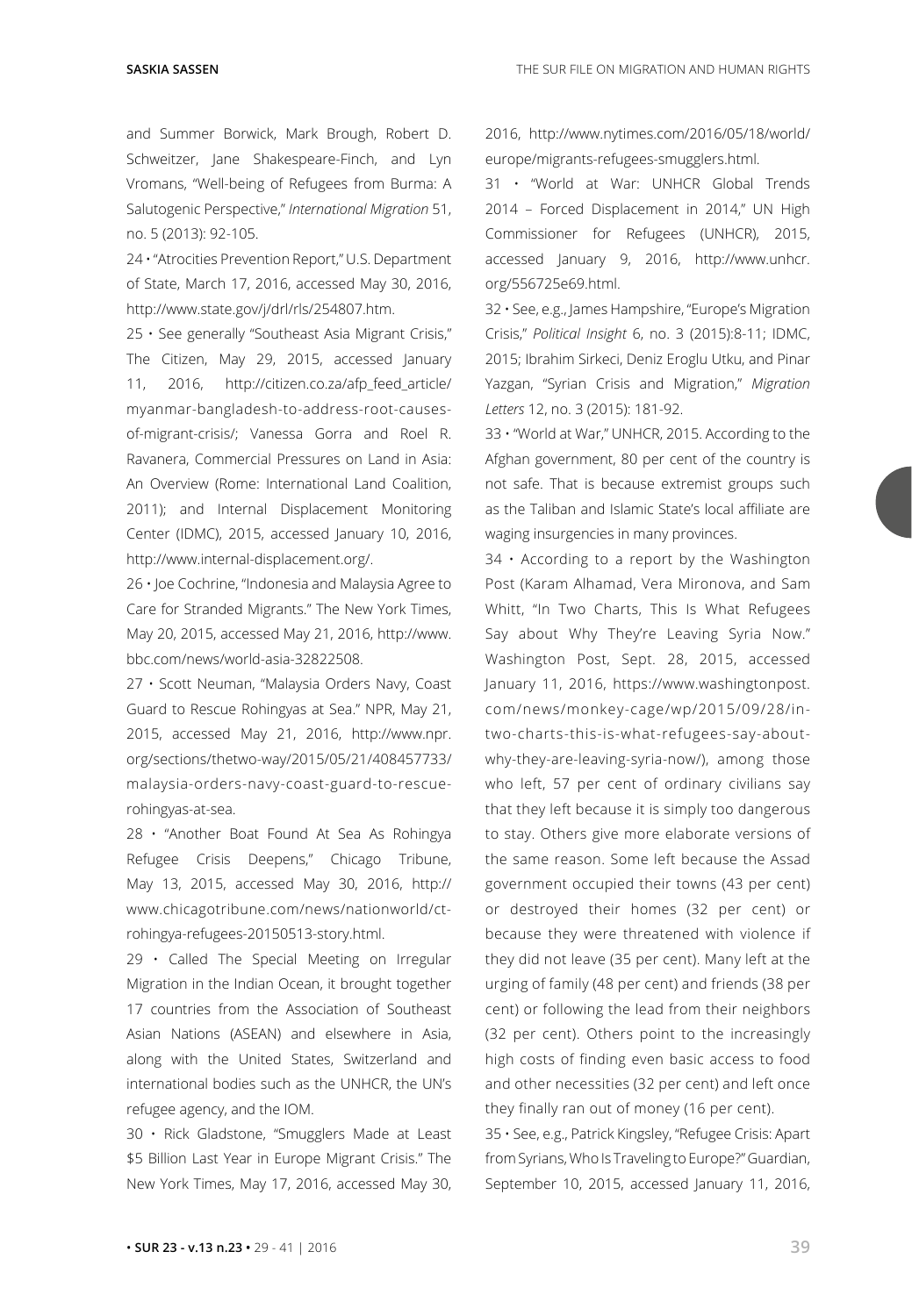[http://www.theguardian.com/world/2015/sep/10/](http://www.theguardian.com/world/2015/sep/10/refugee-crisis-apart-from-syrians-who-else-is-travelling-to-europe) [refugee-crisis-apart-from-syrians-who-else-is](http://www.theguardian.com/world/2015/sep/10/refugee-crisis-apart-from-syrians-who-else-is-travelling-to-europe)[travelling-to-europe.](http://www.theguardian.com/world/2015/sep/10/refugee-crisis-apart-from-syrians-who-else-is-travelling-to-europe)

36 • Patrick Cockburn, "Refugee Crisis: Where Are All These People Coming from and Why?" Independent, September 7, 2015, accessed January 11, 2016, [http://www.independent.co.uk/news/](http://www.independent.co.uk/news/world/refugee-crisis-where-are-all-these-people-coming-from-and-why-10490425.html) [world/refugee-crisis-where-are-all-these-people](http://www.independent.co.uk/news/world/refugee-crisis-where-are-all-these-people-coming-from-and-why-10490425.html)[coming-from-and-why-10490425.html](http://www.independent.co.uk/news/world/refugee-crisis-where-are-all-these-people-coming-from-and-why-10490425.html).

37 • "2015 UNHCR Country Operations Profile-Pakistan," UN High Commissioner for Refugees (UNHCR), 2015, accessed January 11, 2016, [http://](http://www.unhcr.org/pages/49e487016.html) [www.unhcr.org/pages/49e487016.html.](http://www.unhcr.org/pages/49e487016.html)

38 • See "Fatalities in Terrorist Violence in Pakistan, 2003-2016," South Asia Terrorism Portal, 2016, accessed January 11, 2016, [http://](http://www.satp.org/satporgtp/countries/pakistan/database/casualties.htm) [www.satp.org/satporgtp/countries/pakistan/](http://www.satp.org/satporgtp/countries/pakistan/database/casualties.htm) [database/casualties.htm](http://www.satp.org/satporgtp/countries/pakistan/database/casualties.htm).

39 • "World at War," UNHCR, 2015.

40 • "Why do People Risk Their Lives to Cross the Mediterranean?," Human Rights Watch, July 28, 2015, accessed May 21, 2016, [https://www.hrw.](https://www.hrw.org/news/2015/07/28/why-do-people-risk-their-lives-cross-mediterranean) [org/news/2015/07/28/why-do-people-risk-their](https://www.hrw.org/news/2015/07/28/why-do-people-risk-their-lives-cross-mediterranean)[lives-cross-mediterranean.](https://www.hrw.org/news/2015/07/28/why-do-people-risk-their-lives-cross-mediterranean) Eritrea is somewhat different (e.g. "Despite Border Crackdown in Ethiopia, Migrants Still Risk Lives to Leave," Guardian, August 25, 2015, accessed January 11, 2016, [http://www.theguardian.com/global](https://www.theguardian.com/global-development/2015/aug/25/despite-border-crackdown-ethiopia-migrants-risk-lives)[development/2015/aug/25/despite-border](https://www.theguardian.com/global-development/2015/aug/25/despite-border-crackdown-ethiopia-migrants-risk-lives)[crackdown-ethiopia-migrants-risk-lives](https://www.theguardian.com/global-development/2015/aug/25/despite-border-crackdown-ethiopia-migrants-risk-lives); Patrick Kingsley, "It's Not at War, but Up to 3% of Its People Have Fled. What Is Going On in Eritrea?" Guardian, July 22, 2015, accessed January 11, 2016, http://www.theguardian.com/world/2015/ jul/22/eritrea-migrants-child-soldier-fled-whatis-going; and Vittorio Longhi, "Refugees: Ask the EU to Stop Funding the Eritrean Dictatorship!" Change.org, 2014, accessed January 9, 2016,

[https://www.change.org/p/free-eritrea-support](https://www.change.org/p/free-eritrea-support-democracy-prevent-the-exodus-and-further-deaths-at-sea)[democracy-prevent-the-exodus-and-further](https://www.change.org/p/free-eritrea-support-democracy-prevent-the-exodus-and-further-deaths-at-sea)[deaths-at-sea](https://www.change.org/p/free-eritrea-support-democracy-prevent-the-exodus-and-further-deaths-at-sea)). The 1998-2000 war with Ethiopia remains an issue even though the war ended with the Algiers Accord in 2001. Ethiopia does not recognise the border demarcated under the agreement, and Eritrea considers some territory that remains under Ethiopian control as illegally occupied. The state has used this disagreement with Ethiopia to justify the mass conscription of its citizens, often lasting a lifetime. It is this that has pushed almost a million Eritreans to leave the country (See e.g. Zachary Laub, "Authoritarianism in Eritrea and the Migrant Crisis." CFR Backgrounder, Council on Foreign Relations, November 11, 2015, accessed January 11, 2016, [http://www.cfr.org/eritrea/authoritarianism-eritrea](http://www.cfr.org/eritrea/authoritarianism-eritrea-migrant-crisis/p37239)[migrant-crisis/p37239](http://www.cfr.org/eritrea/authoritarianism-eritrea-migrant-crisis/p37239); and more generally, "2015 UNHCR Subregional Operations Profile-East and Horn of Africa," UN High Commissioner for Refugees (UNHCR), 2015, accessed January 11, 2016, [http://](http://www.unhcr.org/pages/49e4838e6.html) [www.unhcr.org/pages/49e4838e6.html\)](http://www.unhcr.org/pages/49e4838e6.html).

41 • "Facts and Figures about Refugees," UN High Commissioner for Refugees (UNHCR), 2015, accessed January 11, 2016, http://www.unhcr.ie/ about-unhcr/facts-and-figures-about-refugees.

42 • "Southeast Asia Migrant Crisis," The Citizen, 2015; Monica Mark, "Boko Haram's 'Deadliest Massacre': 2,000 Feared Dead in Nigeria." Guardian, January 10, 2015, accessed January 13, 2016[, http://](https://www.theguardian.com/world/2015/jan/09/boko-haram-deadliest-massacre-baga-nigeria) [www.theguardian.com/world/2015/jan/09/boko](https://www.theguardian.com/world/2015/jan/09/boko-haram-deadliest-massacre-baga-nigeria)[haram-deadliest-massacre-baga-nigeria.](https://www.theguardian.com/world/2015/jan/09/boko-haram-deadliest-massacre-baga-nigeria)

43 • See e.g. Ruth Hall, "Land Grabbing in Africa and the New Politics of Food." Future Agricultures, Policy Brief 41, June, 2011, accessed April 13, 2016, [http://www.future-agricultures.org/](http://www.future-agricultures.org/publications/research-and-analysis/1427-land-grabbing-in-africa-and-the-new-politics-of-food/file) [publications/research-and-analysis/1427-land](http://www.future-agricultures.org/publications/research-and-analysis/1427-land-grabbing-in-africa-and-the-new-politics-of-food/file)[grabbing-in-africa-and-the-new-politics-of-food/](http://www.future-agricultures.org/publications/research-and-analysis/1427-land-grabbing-in-africa-and-the-new-politics-of-food/file) [file;](http://www.future-agricultures.org/publications/research-and-analysis/1427-land-grabbing-in-africa-and-the-new-politics-of-food/file) and Sassen, *Expulsions,* 2014, chapter 2.